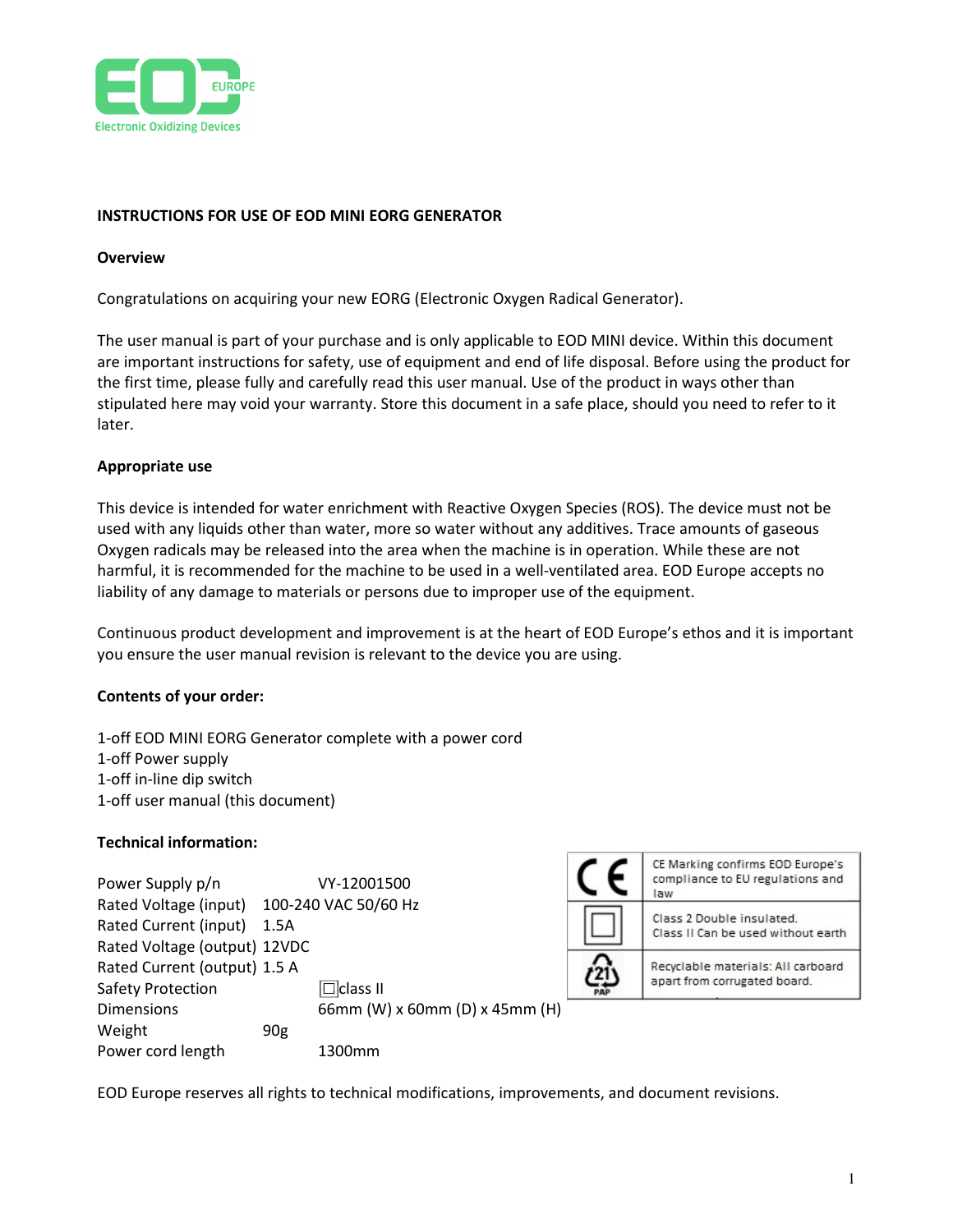## Safety instructions

#### Related to warnings

The following warnings are used in this manual as required:

 DANGER! High risk: ignoring can lead to the danger of an accident. Failure to comply may lead to injury or loss of life.

 WARNING! Average risk: ignoring a warning can result in injuries or serious material damage. / Failure to heed the warning could result in injury or serious damage to property

#### General safety instructions

While the operation of the machine does not require a competent person, the device is not to be used by children/vulnerable people without supervision.

 WARNING! Any alterations or tampering to the device is not permitted. All service and refurbishing procedures are to be carried out only by qualified technicians or approved service centers. For all technical support issues, contact the manufacturer or the place of purchase.

 DANGER to the children! Packaging material can potentially become a choke hazard, if misused. Plastic bags can cause asphyxiation.

DANGER to domestic animals:

 Electrical equipment may pose a risk to domestic and commercial animals. In addition, animals may damage the device. Care must be taken to keep the device and associated cabling away from animals.

DANGER of electrocution:

- The current transformer or switch must not come into contact with water or other liquids.
- Do not use the device if there is visible damage to the device, current transformer, or associated switch and cabling.
- You must not replace the power cord on this device. In case of cord damage, the device must be reported faulty and returned to the manufacturer for repairs.
- Only use a socket outlet with an appropriate supply voltage as identified on the device.
- Take care to protect cabling against mechanical damage, heat and corrosive materials
- When removing the current transformer from the power supply, never pull the cable, but the transformer.
- When an extension cord is used, it must comply with the relevant safety requirements and regulations.
- Remove the current transformer from the power supply:
	- in case of a disturbance.
	- when the device is not in use
	- before cleaning or servicing
	- During electrical storms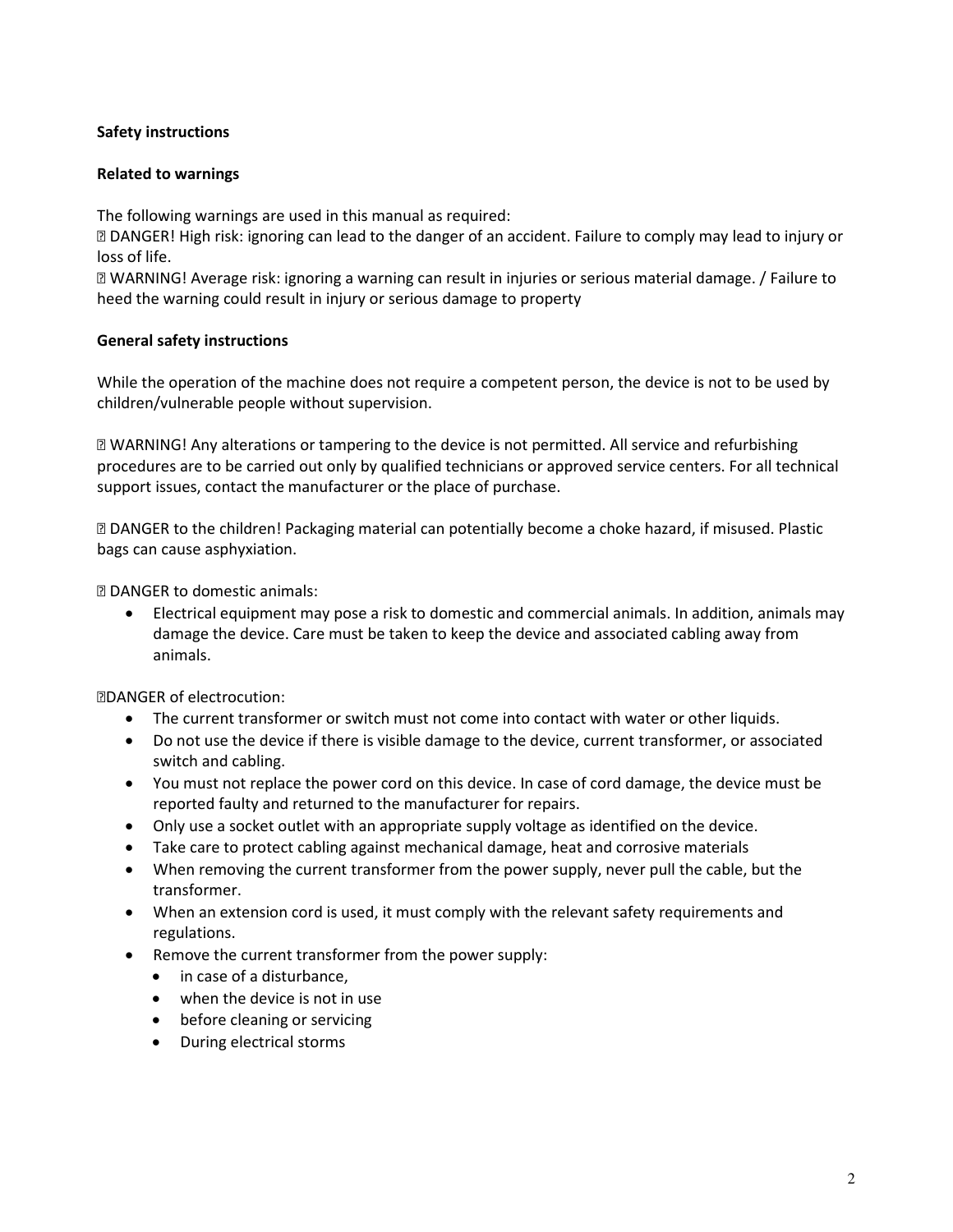**2 DANGER of explosion** 

- Due to the nature of the device, the process generates gaseous components into the container, which may lead to a pressure build up.
- Only use the EORG device in well ventilated areas and never expose the process to a source of ignition.

 WARNING! Natural rubber components may decompose or dry after prolonged exposure to ozone water. Some easily oxidized metals and metal alloys can oxidize in long term use. Examples are copper, brass and zinc plating.

DANGER of infection

- The EOD MINI device has been designed to be used in clear water. Cloudy water indicates a high level of contamination. While the EOD MINI EORG generator is a very effective water purification system, it alone may not be enough to guarantee safe drinking water, depending on the contaminants/contamination levels of the water treated.
- The potential for infection is ambiguous and use of a EORG generator system does not guarantee absence of contagious diseases.
- Never attempt to use the device on sea water or anything other than water.

DANGER of water quality standards and recommendations for drinking water:

 Please note that when using non-resident safe water as domestic water, different chemical quality standards and recommendations have been set for domestic water, which may not be exceeded when water is used for household use.

DANGER of carcinogenic compounds:

 After enriching the water supply with EORG it should be tested to ensure levels of Bromide and Bromate remain within the tolerances set by the local regulation and safety guidelines. Bromate is suspected to be carcinogenic and is formed if bromide-containing water is exposed to aqueous Ozone.

#### Emergency and first aid instructions

If strongly ROS enriched water gets into direct contact with eye(s), rinse the eye(s) with clean water (Not water activated by ROS generator).

Prolonged inhalation of ozone evaporating from water can lead to slight irritation of the airways. If symptoms occur, remove the person from exposure to fresh air. If symptoms persist, seek medical attention.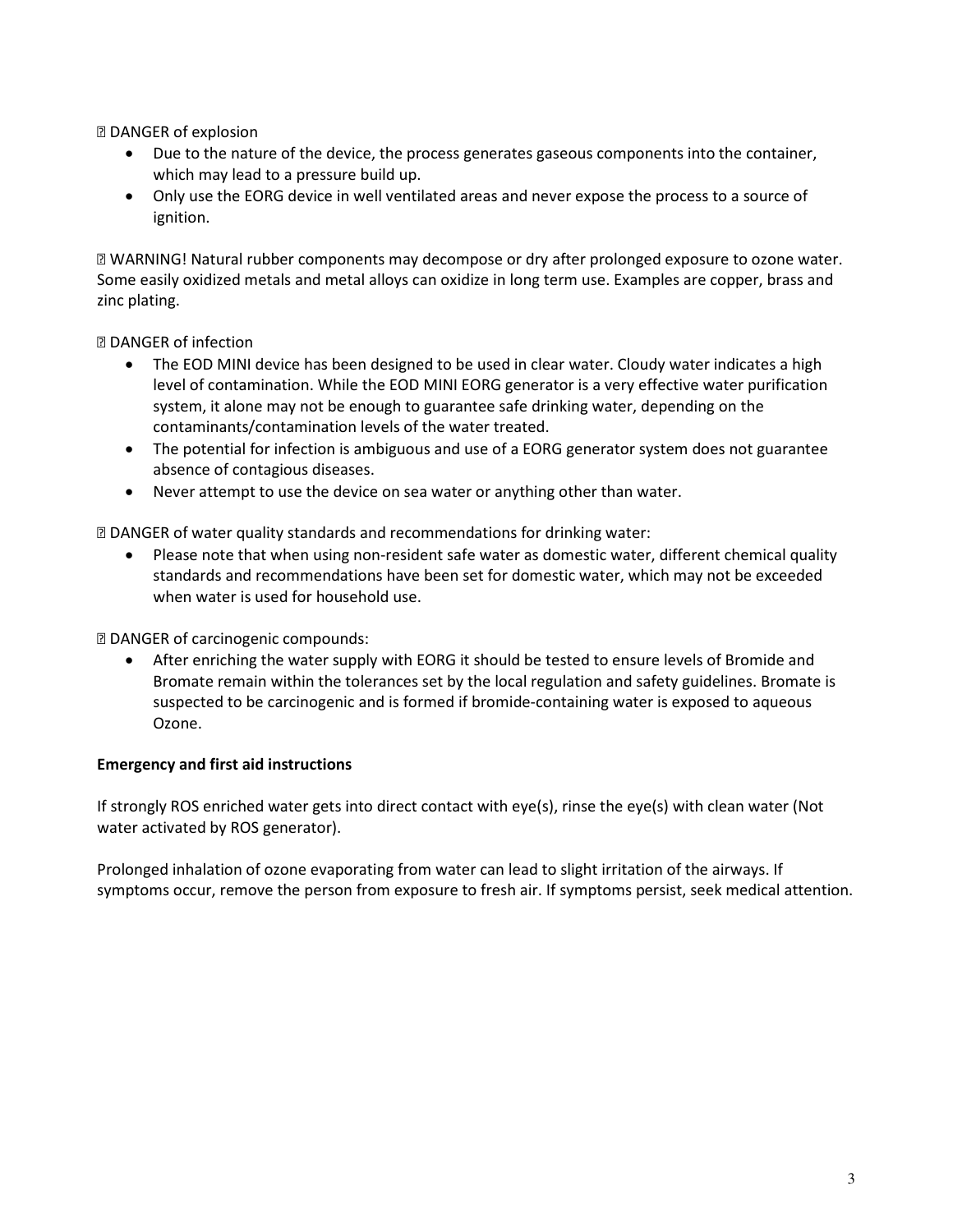## Use

## Applications

The EOD MINI EORG Generator is designed to enrich water to be both an effective cleaning agent and disinfectant while remaining safe to drink.

## Introduction

- Remove all packaging materials from the device.
- Carefully inspect the unit for signs of mechanical damage
- Fully unwind the power lead (ensure the switch is in the OFF-position) and connect securely into a suitably rated domestic power supply.
- Make sure the dip switch is in OFF-position.

## Before first use, clean the protective coating from the EOD MINI EORG generator

- Fill a container large enough for the EOD MINI Device to be fully submerged in with clear tap water.
- Fully Immerse the EOD MINI unit in the water.
- NEVER introduce the switch or the current transformer to water, this will cause your device to go faulty and will be considered misuse of the equipment and not covered by the warranty.
- Ensure the wall socket is switched on (where applicable) and switch on the EOD MINI device using the dip switch provided.
- Let the device run for ten (10) minutes for all the protective oil from the electrodes to be dissolved
- Turn off the EOD MINI device, give it a swirl in the container and then remove it from the water.
- Dispose of the water treated after the first run with the machine. Residual oil might be present in the water.
- After this, your EOD MINI unit will be ready for use.

# Enriching of water (container volume of one liter is assumed and times very depending on the size of the container used)

- Follow the steps above
- If you make a cleanser or disinfectant, let the EOD MINI unit run for 5 minutes.
- If you disinfect drinking water, let the EOD MINI unit run for 1 minutes and wait 5 minutes before use.
- Turn off the device by turning the dip switch into OFF-position.
- Remove the current transformer from the wall socket and remove EOD MINI from the water. Place EOD MINI onto a dry towel or similar, to dry off.
- If the water is prepared for it to be used as decontaminant or disinfectant, use the water as soon as possible (allowing all the microbubbles, or milkiness, to dissolve into the water after the device is switched off), but within at least 20 minutes after preparation.
- A simple way to determine if the treated water is still active is to smell if any odor of ozone (think of the smell after a lightning strike or the smell near a large copying machine) can be detected. While the machine produces a range of different oxygen radicals into the water, Ozone is the one easiest to detect. Ozone will start to decay back into Oxygen immediately after the device is turned off. In

20<sup>o</sup>C degree water, the half-life of ozone is 20 minutes.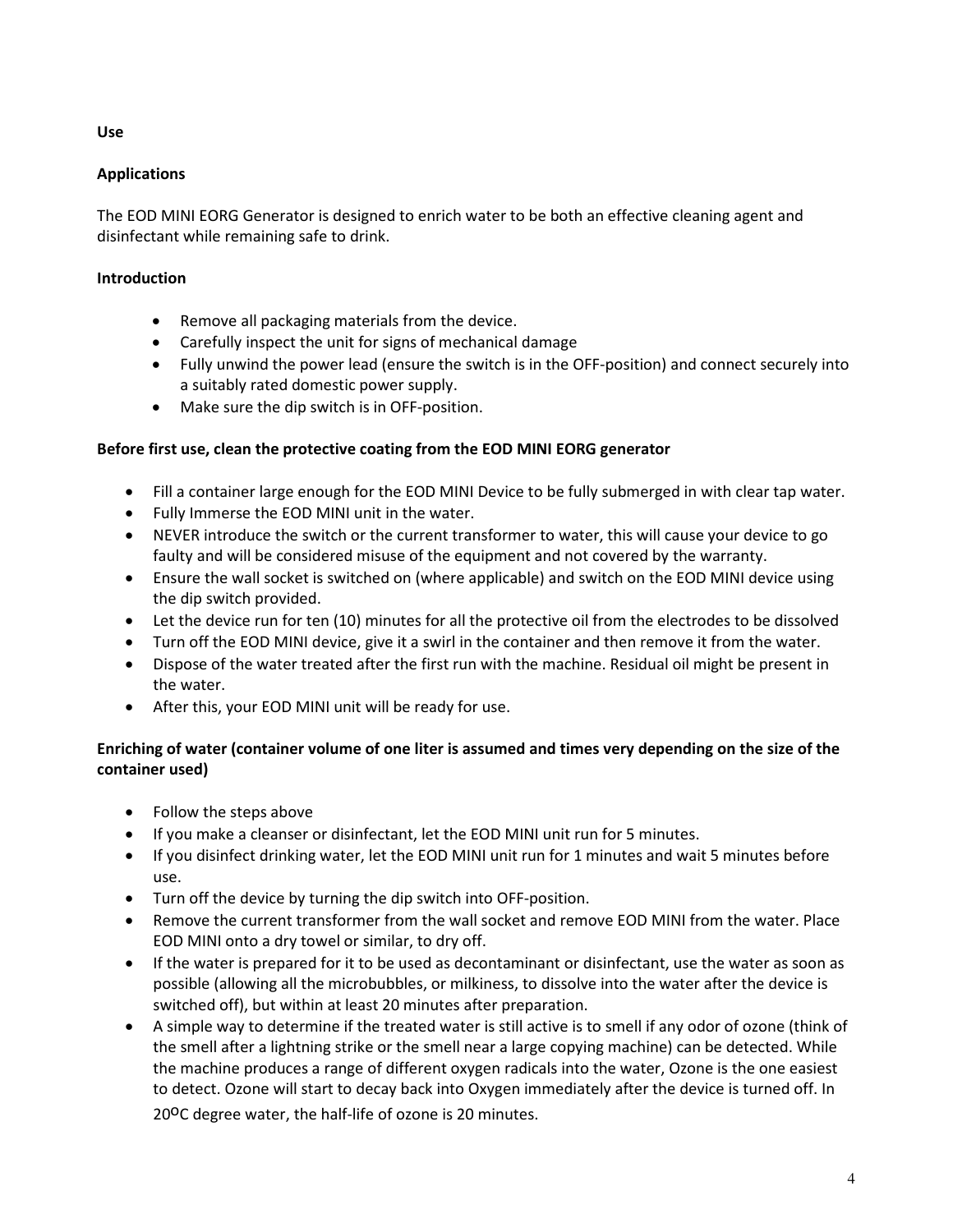• If the water is being treated for it to be used as drinking water, wait until the ozone has completely disappeared from the water. This takes anywhere from five minutes to one hour depending on water temperature, iron content and other factors. Water can be consumed as soon as the smell of Ozone cannot be detected any more.

#### **Comments**

- The EOD MINI EORG Generator works best in cold or cool water (less than 20°C).
- The EOD MINI forms ROS and aqueous ozone. Generator does not work in water with very low electrical conductivity. Therefore, the device should not be used with e.g. ion exchanged battery water or water purified by reverse osmosis.
- With the EOD MINI it is not possible to "over enrich" the water, but it is possible that the enriching does not reach the desired level for the intended purpose. If this happens, repeat the treatment of water with the EOD MINI Generator.
- Correct operation of the device can be visibly observed as soon as the device is switched on whilst submerged in clear water. Stream(s) of micro bubbles with a milky appearance will start to rise from the electrolysis plates.
- The water is quickly filled with micro bubbles, becoming milky in appearance. When the device is turned off, the micro bubbles immediately begin to dissolve into the water. The water is ready for disinfection once most of the micro bubbles have dissolved (i.e. the water resumes a clear appearance)

## Examples and notes

- For the preparation of sufficiently concentrated disinfectant in a water volume of five (5) liters (at 20<sup>o</sup>C room temperature), let the device run un-interrupted for twenty (20) minutes. In a water volume of ten (10) liters, the corresponding operation time required is forty (40) minutes.
- Continuous use of the EOD MINI ROS generator for longer than one hour (60 minutes) is not recommended. In between uses, allow the EOD MINI ROS generator as well as the current transformer time to cool down, should they have become warm during the process.

NOTE: In Highly conductive waters (high TDS value) the device might become noticeably warm NOTE: In waters with low electrical conductivity (low TDS value) the reaction might not start. By adding a trace amount of mineral water into the mix, the reaction should start.

NOTE: Never add any chemicals or other additives (apart from mineral water) into the water being treated. This may result into unpredicted chemical compounds becoming airborne and EOD Europe accepts no liability of any harm to materials or persons due to this.

#### Storage of the device

When not in use, the device must be kept in a clean, dry, area or container. The apparatus must not be exposed to temperatures outside + 60 °C and -20 °C. Allow the device to entirely dry out before stowing it away.

## Maintenance of electrodes

Water typically contains a variety of minerals such as calcium carbonate. These minerals accumulate slowly onto the surfaces of the electrodes. Accumulation of the calcium may thereby slow down the electrolysis process. When the micro bubble formation appears weak, clean the electrodes as identified below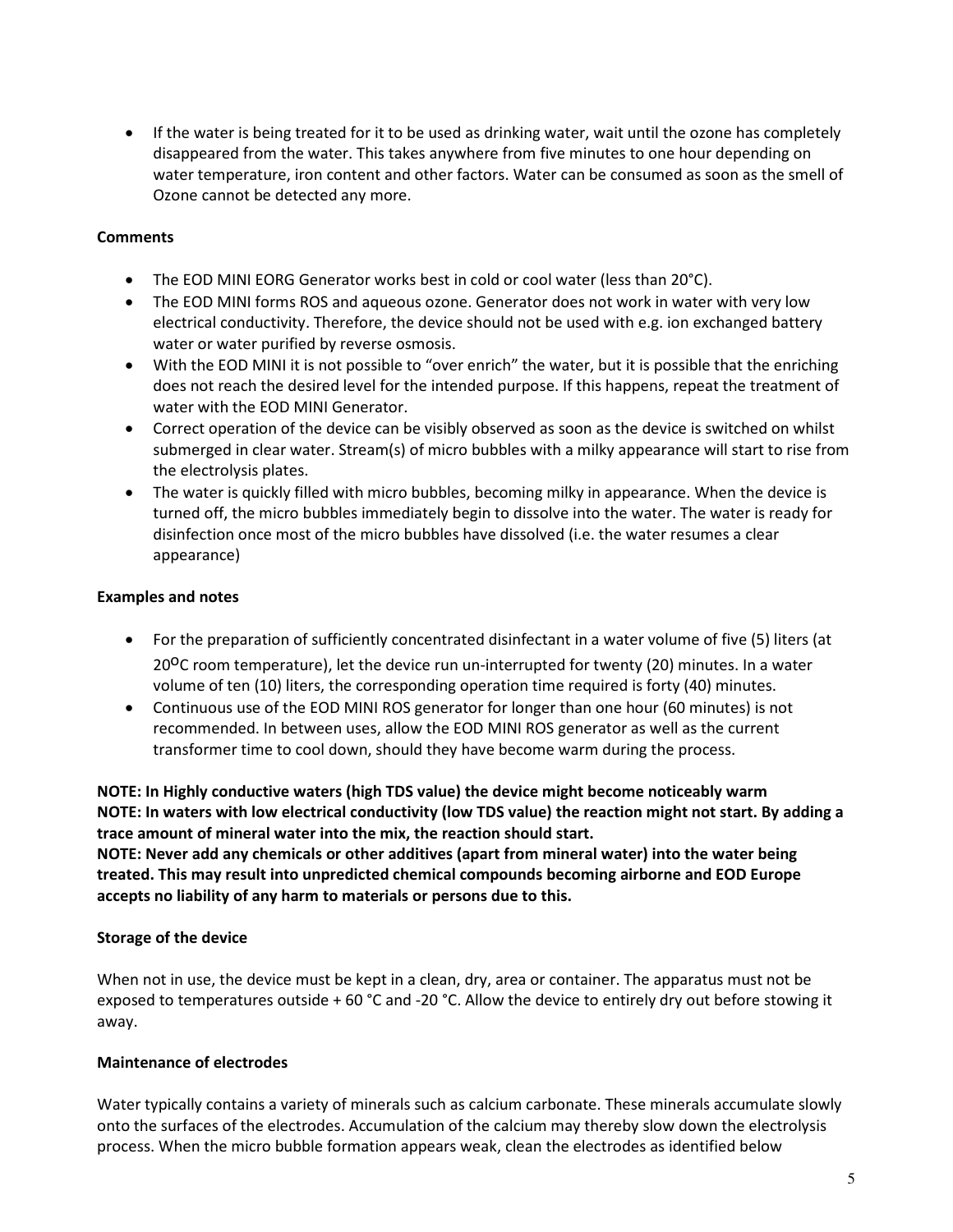- 1. Make a mixture of untreated tap water and 10% white vinegar with one to five ratio, or alternatively ten parts water and one part of citric acid.
- 2. Immerse the EOD MINI Generator fully into this mixture for 1 hours (60 minutes). It is recommended to have the device fully disconnected from the electrical supply as running the device in the mixture is strictly prohibited.
- 3. Rinse the device thoroughly with tap water and resume normal operation. After the de-calcifying procedure, normal micro bubble formation should resume. If it does not, the device might be in need or refurbishment or has become faulty. In either case, contact the manufacturer or the place of purchase for technical support.

## Life of the device

The service life of the EOD MINI ROS Generator is approximately 2,000 hours of operation, which is approximately 24,000 five-minute cycles.

## Disposal of parts

subject to European Directive 2012/19/EU. A deleted waste container is a symbol used in all EU countries, which means that the product in question does not belong to the household waste category but must be disposed of separately. The instructions apply both to the product itself and to accessories bearing the same symbol. Products thus marked must not be placed in household waste but must be taken to the electronic and electronic waste collection point.